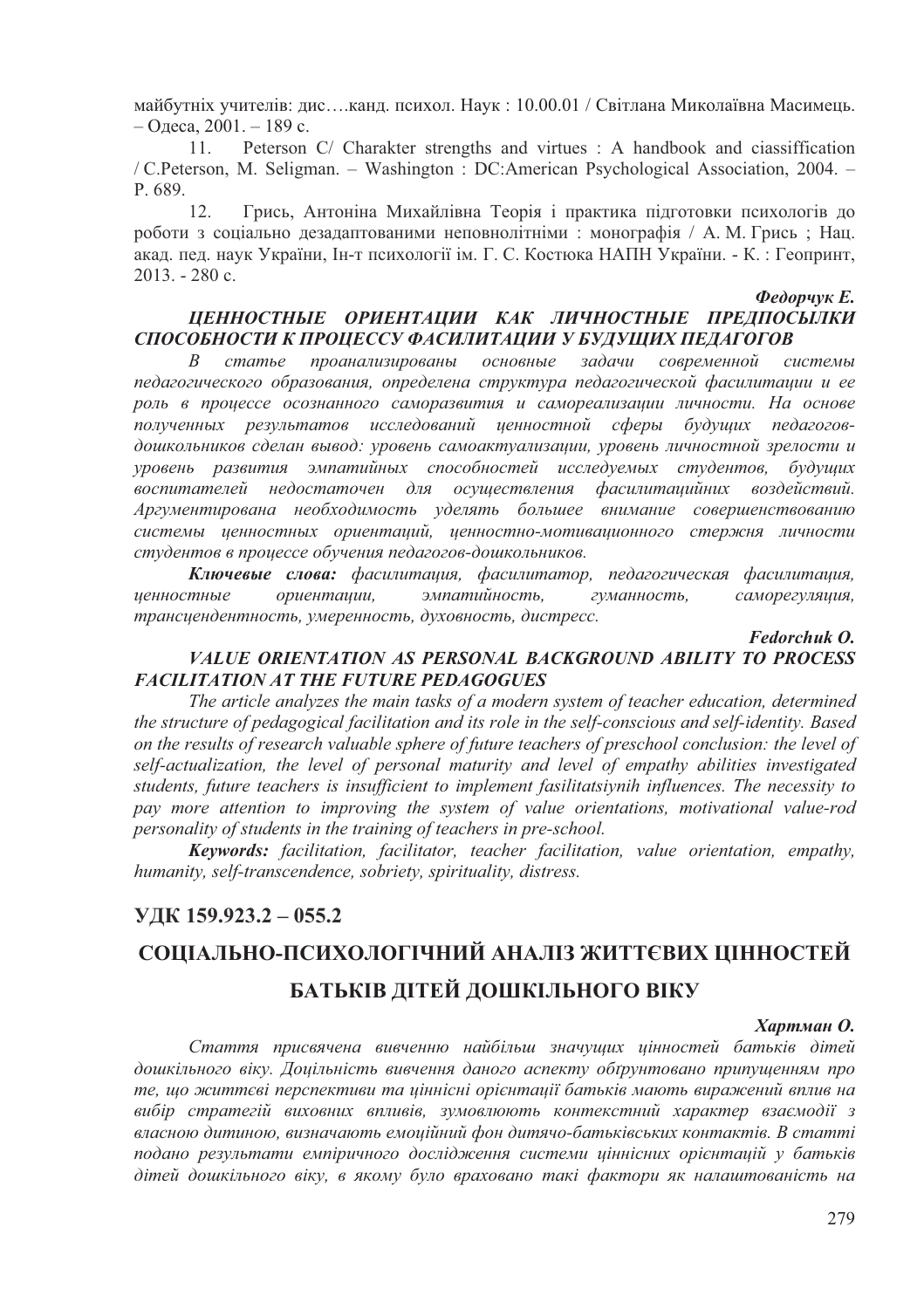майбутнє (оптимізм, песимізм, пасивність); соціальний статус; кількість дітей у сім'ї, освіта та вік респондентів.

Ключові слова: життєві иінності, ієрархія иінностей, життєві орієнтири, життєві перспективи, иінність виховання дитини.

Постановка проблеми у загальному вигляді та її зв'язок із практичними важливими науковими  $ma$ завданнями. Вивчення особливостей процесу становлення ціннісних орієнтацій особистості є актуальним завланням сучасної психологічної науки. Актуальність пього завдання спричинено стрімким падінням моралі, зниженням рівня загальної культури, дезорієнтацією у реальних та псевдо-цінностях, зниженням значущості моральних орієнтирів тощо. Причини такого стану розвитку суспільства є цілком зрозумілими: від нестабільної соціально-політичної ситуації в країні до потреб окремої людини біологічно вижити сьогодні, не думаючи про наслідки у майбутньому. Проте, реальні умови існування не відміняють потреби плекання загальнолюдських макроцінностей - добра, любові, краси, духовності.

Залишаються відкритими питання про те, за яких умов цінності засвоюються, які фактори впливають на результат привласнення цінностей, що є визначальним у процесі формування ціннісних орієнтацій та багато інших.

Думки багатьох учених з цього приводу збігаються в тому, що засвоєння моральних цінностей починається з народження дитини, а природним середовищем для цього є родина. На нашу думку, саме життєві перспективи та ціннісні орієнтири батьків мають визначальний влип на формування духовних і моральних уявлень дітей дошкільного віку, які поступово переходять у формат світоглядних суджень та виконують функцію оціночного лакмусу власних дій та вчинків оточуючих.

Вивчення ціннісних орієнтацій батьків дітей дошкільного віку є окремим завданням дослідження наукової теми «Становлення ціннісних орієнтацій дітей дошкільного віку в сучасному соціокультурному середовищі», яка здійснюється лабораторією психології дошкільника та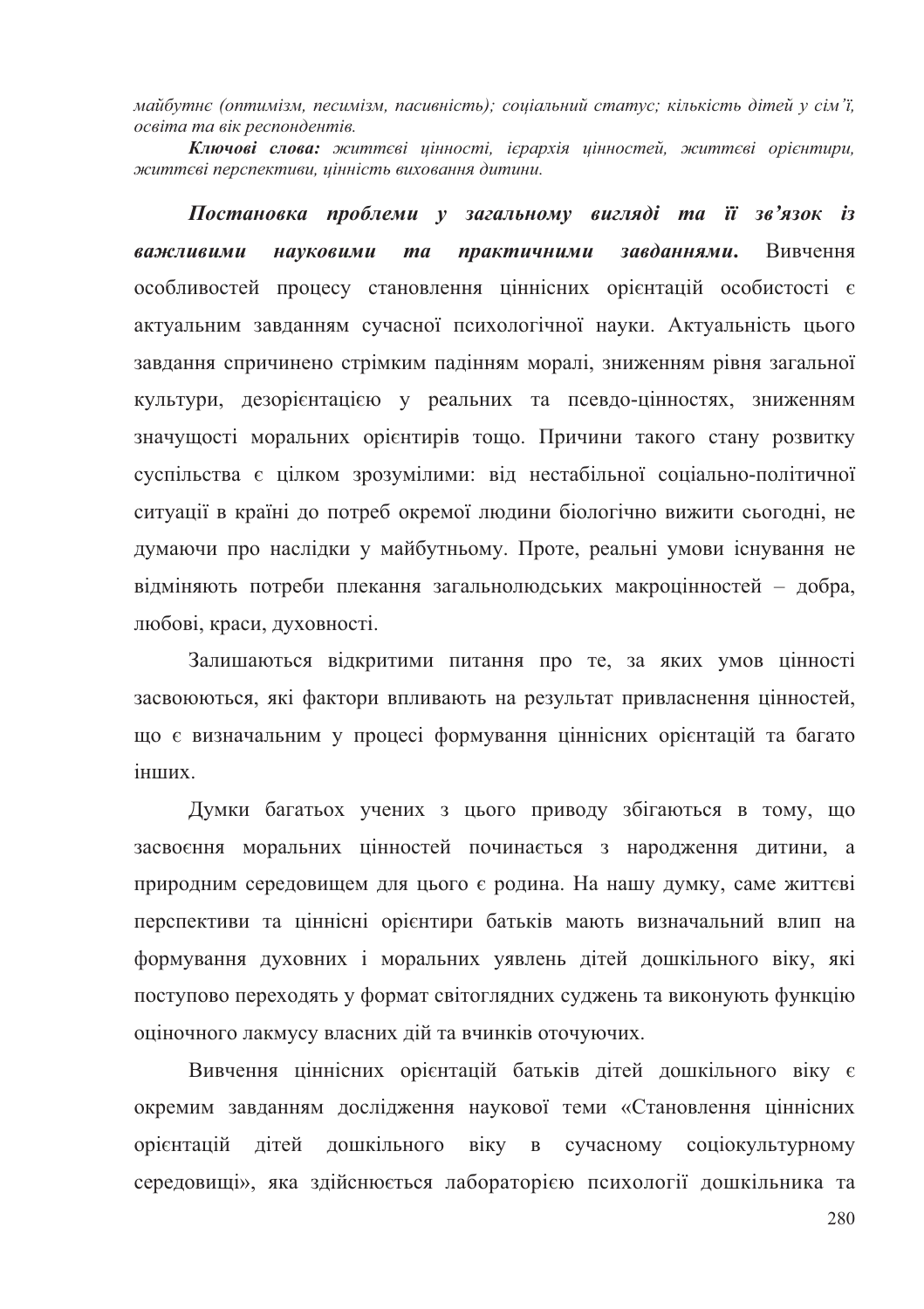входить до плану наукової роботи Інституту психології імені Г. С. Костюка НАПН України.

Аналіз досліджень і публікацій. Вивчення кола питань, пов'язаних із становленням та формуванням ціннісних орієнтацій на різних етапах онтогенезу особистості. об'єднує велику кількість дослідників різних напрямів. Це філософи, психологи, соціологи, педагоги, демографи, етнографи та інші фахівці гуманітарної галузі (Андрющенко А., Балл Г., Богуславский М., Бондар Н., Василенко В., Кон I., Чудновський В., Василенко В., Легун О., Подольська Є., Попова І., Смирнов Г. Соколовський Ю., Франк С., Целякова О., Ялов В. та ін.).

Ціннісні орієнтації являють собою відносно стійку систему цінностей, що виражається у здатності суб'єкта до цілісного переживання, усвідомлення явища або предмета й здійснення вибіркової оцінної діяльності; характеризують мету людської діяльності, засоби, за допомогою яких досягається ця мета; відображають життєву позицію, її основний зміст; формуються і закріплюються життєвим досвідом індивіда у процесах соціальної адаптації та соціалізації [5].

У сучасній науці виділяють два класи цінностей - термінальні (цінності-блага) та інструментальні (цінності-регламенти). До першого класу віднесено такі цінності: родина, щастя, здоров'я, дружба, краса природи, краса мистецтва, краса техніки, зовнішня краса, творчість, гроші. До другого - цінності співпереживання, самостійності, допитливості, цілеспрямованості, впевненості, сміливості, наполегливості [1; 5].

Відповідно до обраного аспекту проблеми становлення ціннісних орієнтацій дітей дошкільного віку важливим є вивчення поля цінностей батьків.

3a соціологічного дослідження результатами Собкіна В., Скобельциної К., Іванової А., яке присвячено вивченню життєвих цінностей та перспектив батьків (матерів і татусів) дітей дошкільного віку, узагальнено наступні висновки: продовжують зберігатися традиційні статево-рольові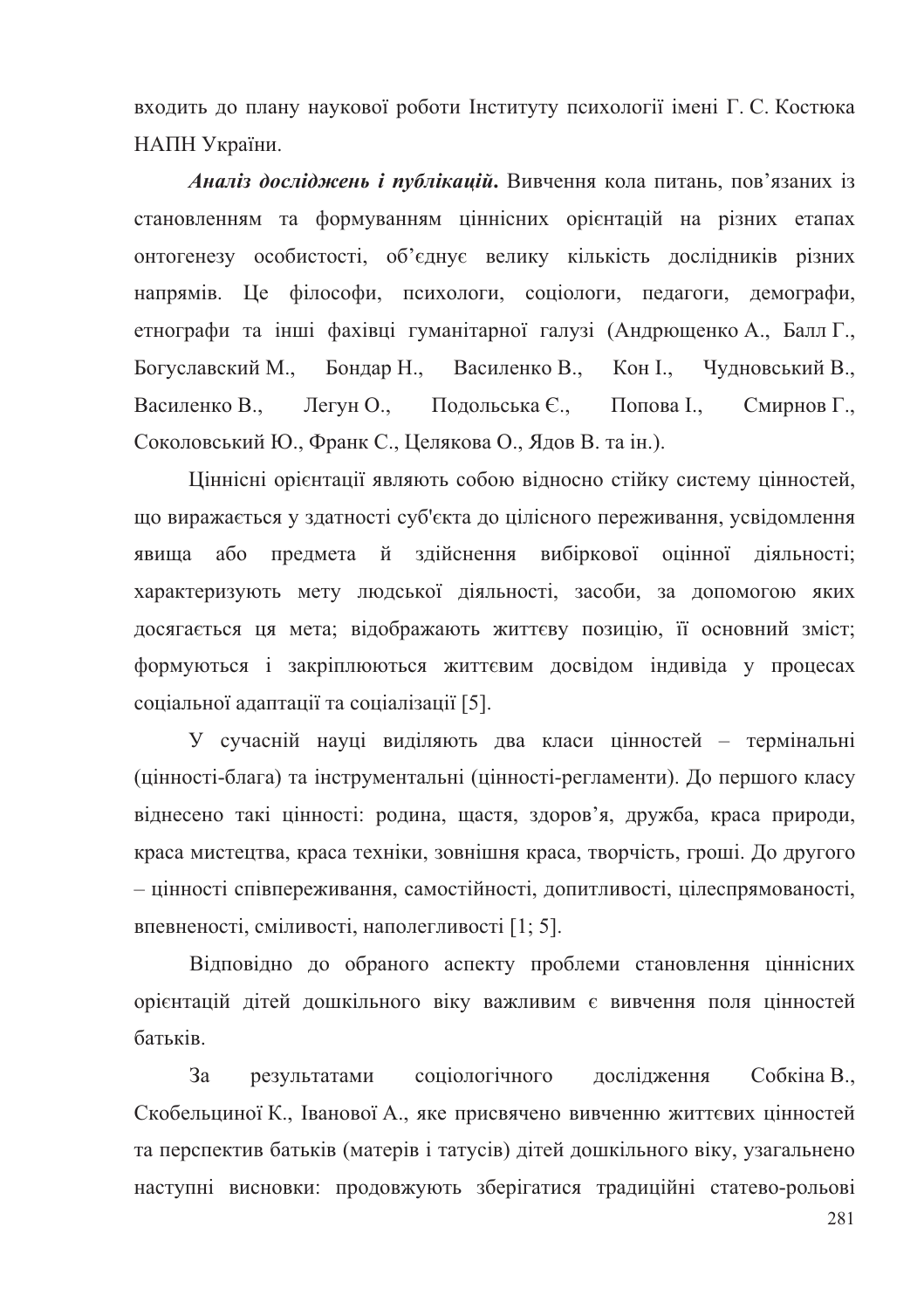життєві орієнтації у сучасних батьків дітей дошкільного віку: для матерів більш пріоритетними залишаються сімейні цінності (виховання дитини, сімейне життя) та здоров'я, а для батьків більш значущими є професійна діяльність та матеріальні статки. Незаміжні жінки більше наслідують чоловічій функціонал, тому у них на перший план вихолять матеріальні цінності. З віком у батьків змінюється ієрархія життєвих цінностей. На перший план виходять цінності здоров'я, поступаючись кар'єрі та матеріальним благам. Зменшується значущість орієнтації на виховання дитини, оскільки перевагу набирають суспільні інститути виховання [4].

Формулювання мети статті. Представити соціально-психологічний аналіз поля цінностей батьків дітей дошкільного віку з урахуванням лемографічних (стать, вік респонлентів, кількість літей в сім'ї та ін.) та соціально-стратифікаційних (освіта респондентів, повнота сім'ї та ін.) факторів. На основі проведеного аналізу виділити найбільш значущі цінності батьків лошкільників.

Виклад основного матеріалу статті. Для проведення дослідження ми запропонували батькам дітей дошкільного віку відповісти на запитання анкети, яка складалася з двох запитань. Перше - «Оцініть свій емоційний стан на цю хвилину». Варіанти відповідей: «З впевненістю дивлюся у майбутнє» і «Маю сумніви, що життя складеться вдало». Друге - «Шо для Вас найголовніше в житті?». Варіанти відповідей, з яких необхідно було обрати три: успішна професійна діяльність; досягнення матеріальних статків; успішна політична кар'єра; виховання дитини; повноцінне спілкування з друзями; щасливе сімейне життя; здоров'я; повноцінне долучення до культурних питань (театр, музика, виставки та ін.); релігія. Також ми зібрали інформацію про рівень освіти (вища, середньо-спеціальна); кількість дітей, що виховуються в сім'ї; соціальний статус (одружений, не одружений, повторний шлюб, розлучений, виховую дитину самостійно).

Схарактеризуємо вибірку досліджуваних. Більшу активність виявили матері, тому загальну вибірку склали 50 жінок, які виховують дітей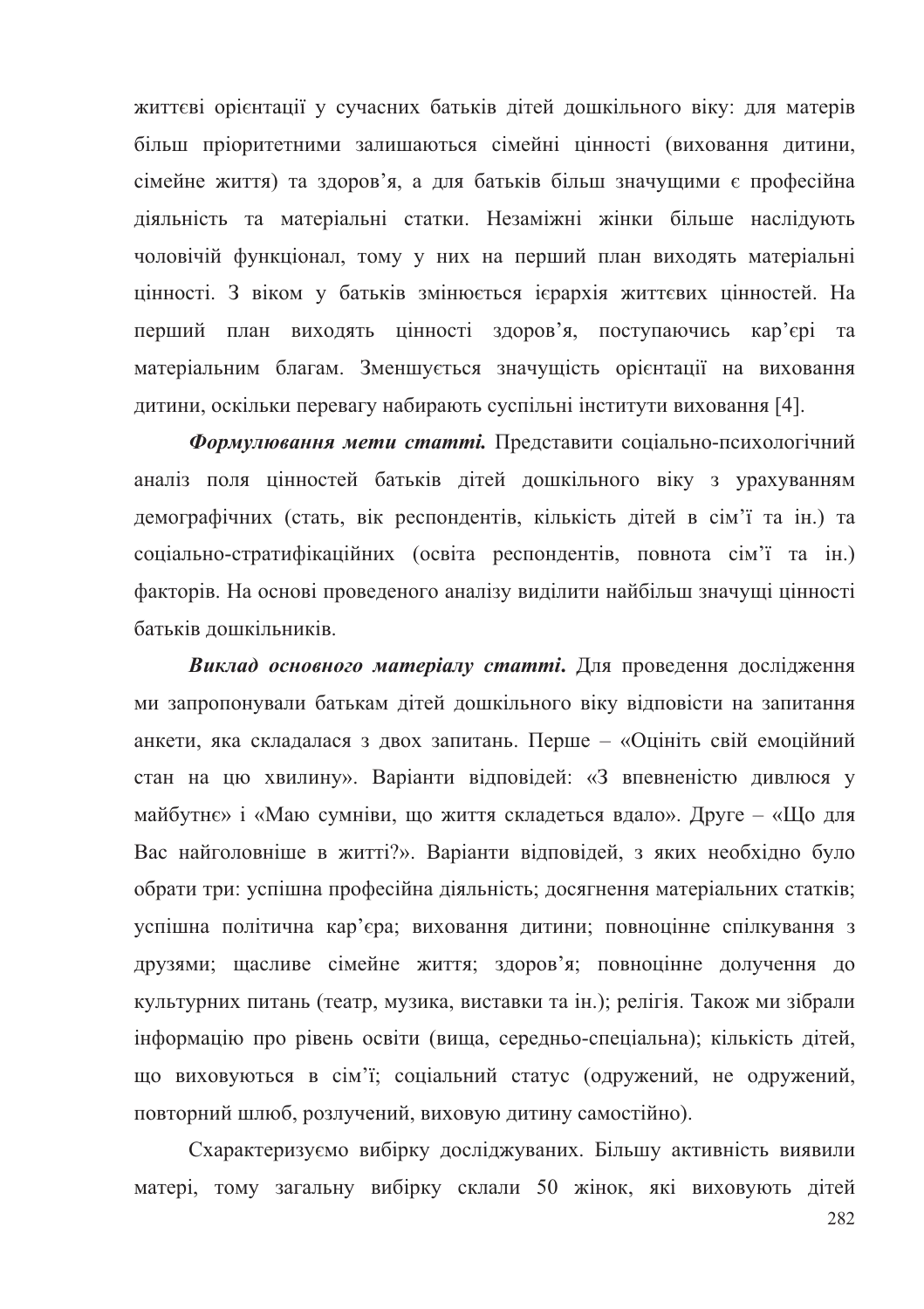дошкільного віку. Було встановлено наступне. Серед респондентів повну вищу освіту мають 39 жінок (78%), середньо-спеціальну - 11 (22%). У 32 сім'ях виховується одна дитина дошкільного віку (64%); в 17 - дві дитини  $(34\%)$ ; в 1 - три дитини (2%). Серед опитаних 33 жінки перебувають у шлюбі (66%); незаміжніх - 6 (12%); розлучені - 5 (10%); одна жінка - матиодиначка (2%); перебувають у повторному шлюбі - 4 жінки (8%); одна жінка  $-$  удова (2%).

Для проведення аналізу ми виокремили такі взаємопов'язані параметри: оцінка життєвих перспектив через актуальний емоційний стан шоло власного майбутнього у вілповілності до освіти, сімейного стану та кількості дітей в сім'ї; визначення найбільш значущих життєвих цінностей у вілповілності до освіти, сімейного стану та кількості літей в сім'ї.

Впевненість батьків у власній життєвій успішності визначає загальний емоційний фон стосунків у сім'ї, загальну ситуацію соціального розвитку. Отже, проведене обстеження дозволило нам узагальнити такі результати (див. діаграми 1 - 3).

Більшість опитаних - 68% (34 особи) відчувають впевненість у найближчому майбутньому, 32% (16 осіб) мають певні сумніви щодо благополуччя в подальшому житті. Серед респондентів з вищою освітою 74% (29 осіб) з впевненістю дивляться у майбутнє, 26% (10 осіб) мають сумніви, що життя складеться вдало. Серед респондентів з неповною вищою та середньо-спеціальною освітою оптимістично налаштовані 45% (5 осіб) та 55% (6 осіб) не впевнені у завтрашньому дні. Можна з робити висновок, що більшість респондентів налаштовані позитивно, оцінюють своє майбутнє життя достатньо перспективно. Проте, відмінності в позиціях респондентів у відповідності до рівня освіти свідчать про те, що вони мають різні погляди щодо можливостей подальшого саморозвитку як в професійному так і особистому житті. Майже рівномірний розподіл відповідей у респондентів з середньою освітою вказує на їх дезорієнтацію у сучасних доволі нестабільних соціокультурних умовах життя, і як наслідок - дисбаланс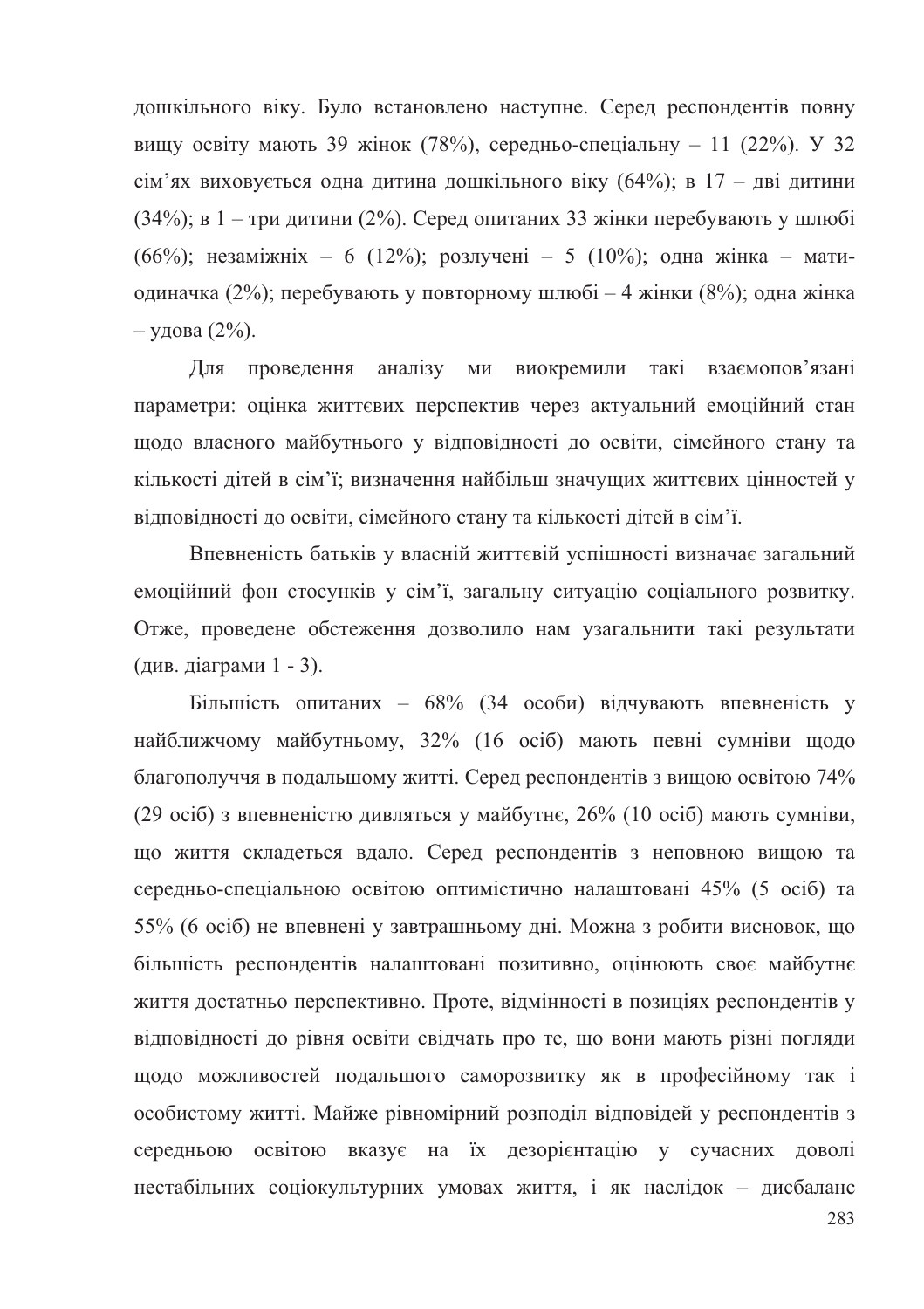гармонійних стосунків в сім'ї. Слід також зауважити, що, згідно пропорційному розподілу відповідей, респонденти з вищою освітою мають менший рівень тривожності та напруженості емоційної складової сімейних стосунків.

Ліаграма 1



Щодо оцінки життєвих перспектив у відповідності до сімейного стану нами були отримані такі результати. Серед респондентів нашої вибірки виявилося 74% (37 осіб), які перебувають у шлюбі і 26% (13 осіб), які з певних причин є поодинокими (незаміжні). Результати опитування усієї вибірки респондентів збігаються із попереднім параметром: 68% і 32% вілповілно. Варто звернути увагу на те, що вілповілі жінок, які не заміжні, є приблизно однаковими із відповідями респондентів із середньо-спеціальною освітою: 46% (6 осіб) та 54% (7 осіб) відповідно. Така ж тенденція зберігається і у відповідях респондентів щодо оцінки перспектив власного майбутнього з вищою освітою і заміжніх жінок: 76% (28 осіб) і 24 (9 осіб) відповідно. Конкретизуємо отримані дані: серед заміжніх жінок, які взяли участь в опитуванні, з вищою освітою – 35; серед незаміжніх – 8 осіб.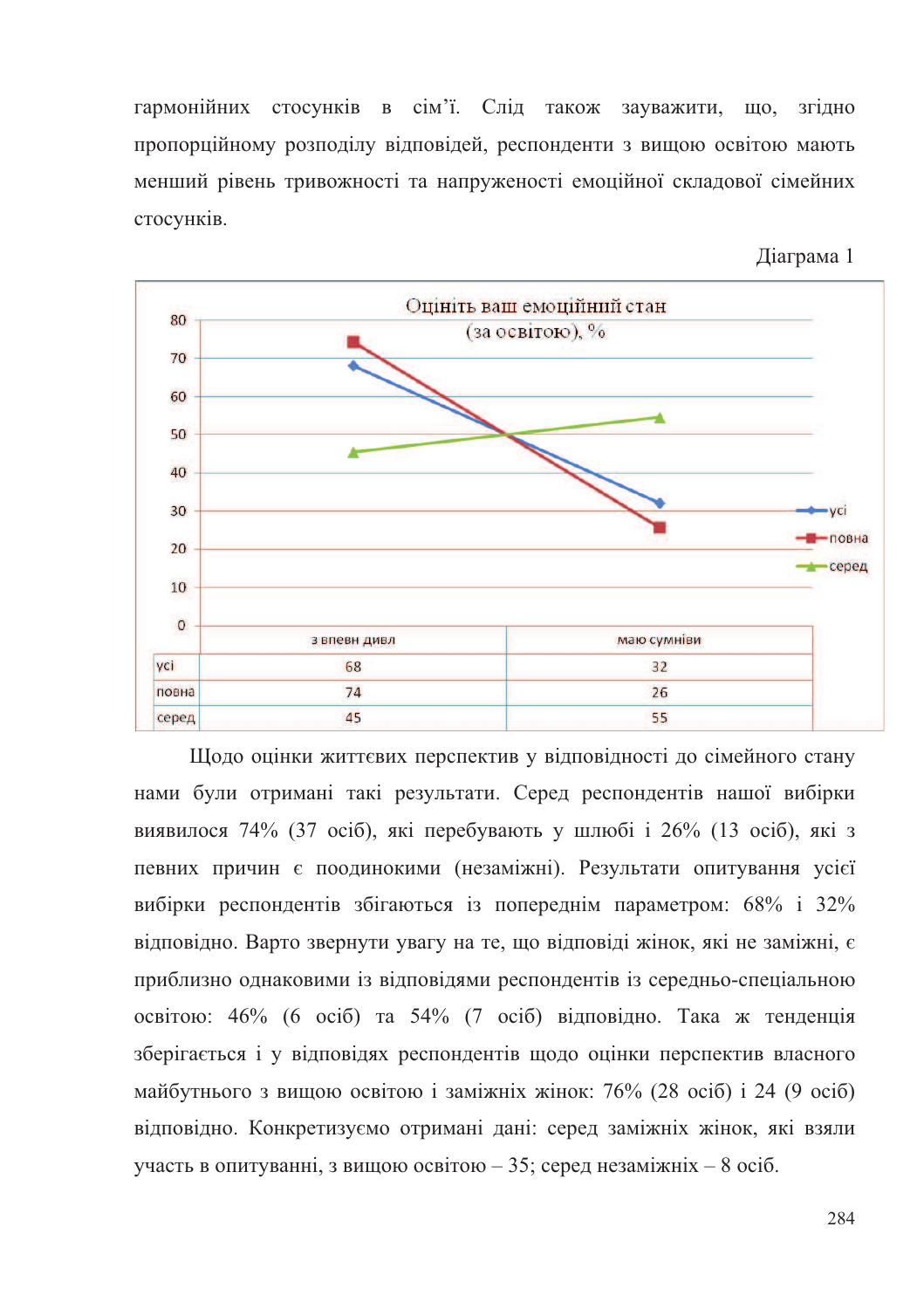З вищезазначеного можна зробити висновок про те, що такий фактор як повнота сім'ї впливає на емоційний фон у внутрішньо-родинних взаєминах. Жінки, які перебувають у шлюбі є більш впевненими, захищеними і як результат - більш спокійними та врівноваженими.

Ліаграма 2



Розглянемо як кількість дітей у сім'ї впливає на почуття впевненості у майбутньому. Результати аналізу відповідей усієї вибірки зберігають вище зазначену тенденцію: впевнені у майбутньому 68% (34 особи), мають сумніви 32% (16 осіб). Найбільш високі показники впевненості у власному майбутньому було зафіксовано у матерів, які виховують двох та більше дітей  $-82\%$  (15 осіб). З них мають сумніви шоло благополуччя у майбутньому 18% (3 особи). У матерів, які виховують одну дитину дошкільного віку, відповіді розподілилися майже рівномірно: 59% (19 осіб) - позитивно налаштовані, 41% (13 осіб) – мають сумніви. Разом з тим не має підгрунтя говорити про те, що чим більше дітей в сім'ї, тим більш впевненими у власних життєвих перспективах є батьки. Ми припускаємо, що наведені результати свідчать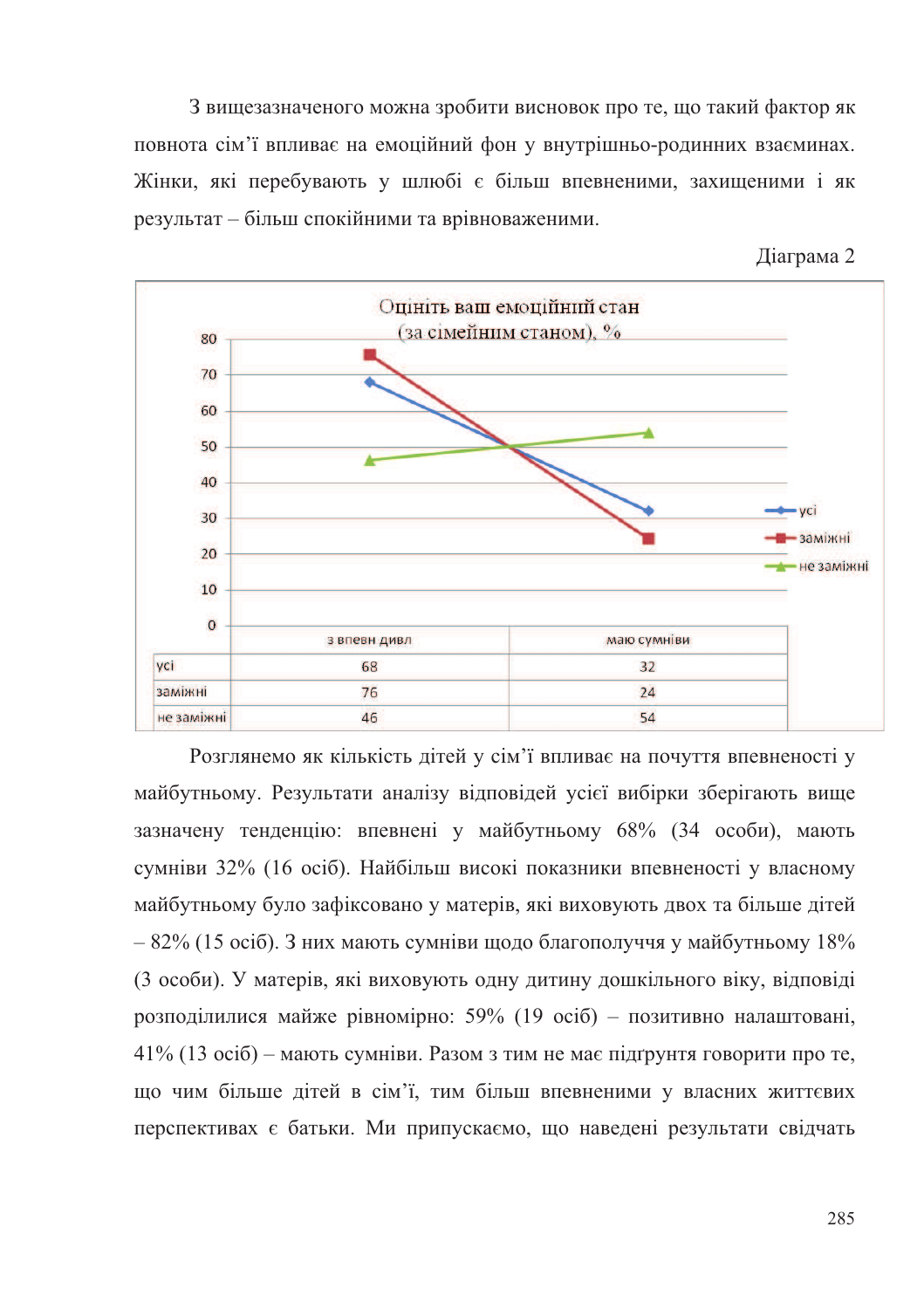про виваженість рішення щодо народження другої дитини, лише вілповілальне, свіломе ставлення до батьківства.

Отже, сім'ї, в яких виховуються двоє і більше дітей є більш стабільними в емоційному фоні внутрішньо-родинних взаємин.

Ліаграма 3



Аналіз найбільш значущих життєвих цінностей батьків дітей дошкільного віку дозволив узагальнити наступне.

Аналіз відповідей усієї вибірки досліджуваних з врахуванням параметрів «освіта», «сімейний стан» та «кількість дітей в сім'ї» дозволив виявити пріоритетні життєві цінності матерів дітей дошкільного віку. Так встановлено, що для більшості респондентів у трійку найбільш значуших цінностей увійшли здоров'я - 90%; щасливе сімейне життя - 70% та виховання дитини - 52%. Меншого значення набувають успішна професійна діяльність – 48%; досягнення матеріальних статків (гроші) – 26%; повноцінне спілкування з друзями - 14%; релігія - 2%. Такі цінності як краса мистецтва (повноцінне долучення до культурних надбань) та успішна політична кар'єра у жодній з анкет не були позначені в трійці найголовніших.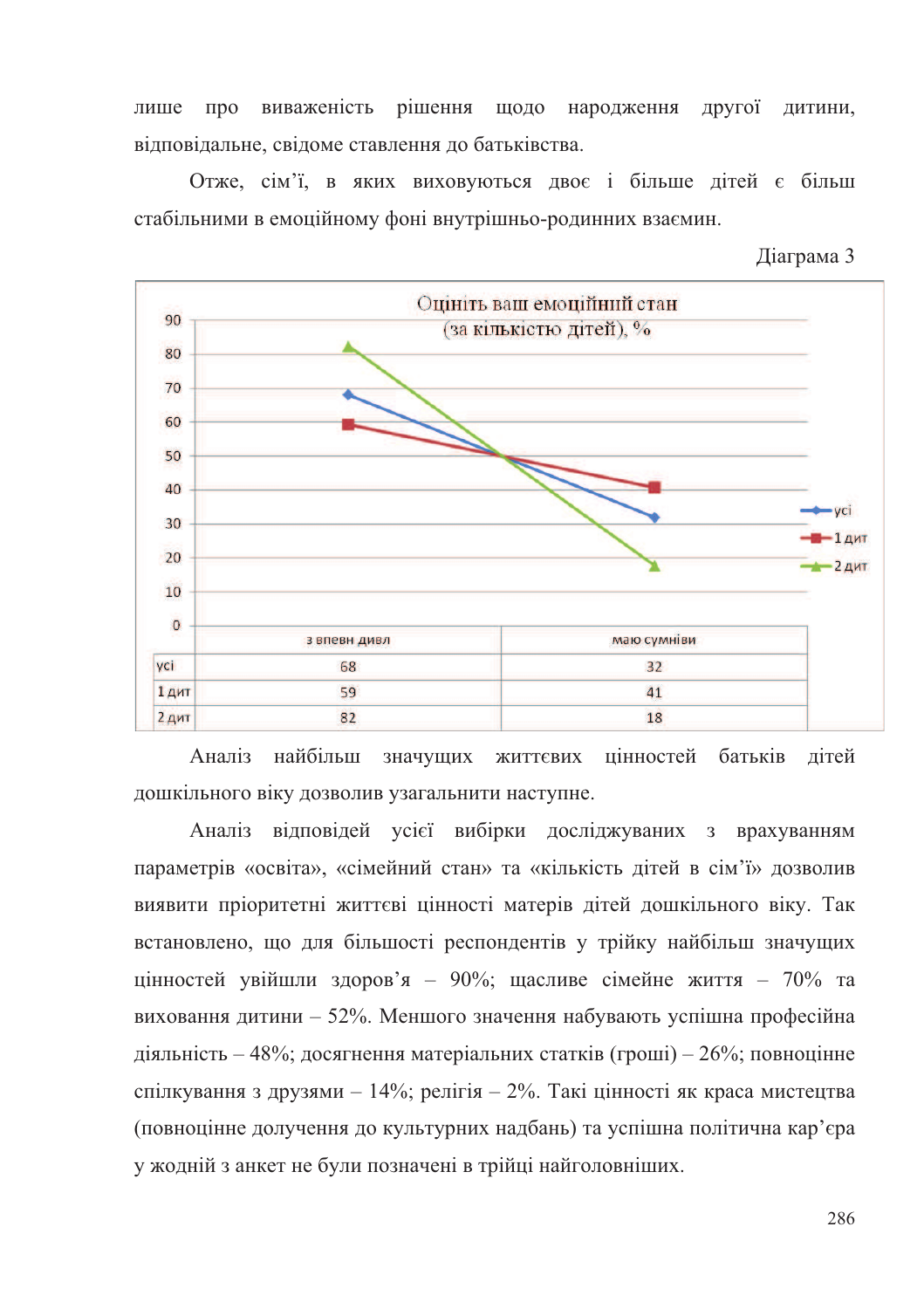Розглянемо більш детально отримані результати у відповідності до перелічених параметрів (див. діаграми 4 - 6).

Отже, для матерів як з вищою, так і з середньо-спеціальною освітою на першому місці за значущістю визначено здоров'я (90% і 91% відповідно).





Цінність сім'ї більшого значення набуває для жінок без вищої освіти -91% на противагу 64% жінкам з вищою освітою. Цінність виховання дитини має близькі значення (51% і 55% відповідно). А ось оцінка значущості в житті успішності професійної діяльності має яскраво виражену розбіжність. У матерів з вищою освітою це 59%, а з середньо-спеціальною - лише 9%. Досягнення матеріальних статків більшого значення має для жінок з неповною вищою освітою - 36%, як і спілкування з друзями - 18% на противагу 23% і 13% відповідно. Серед матерів, які мають вищу освіту, 3% віднесли релігію до числа трьох найважливіших цінностей. Серед матерів, які мають середньо-спеціальну чи неповну вищу освіту, таких не виявлено.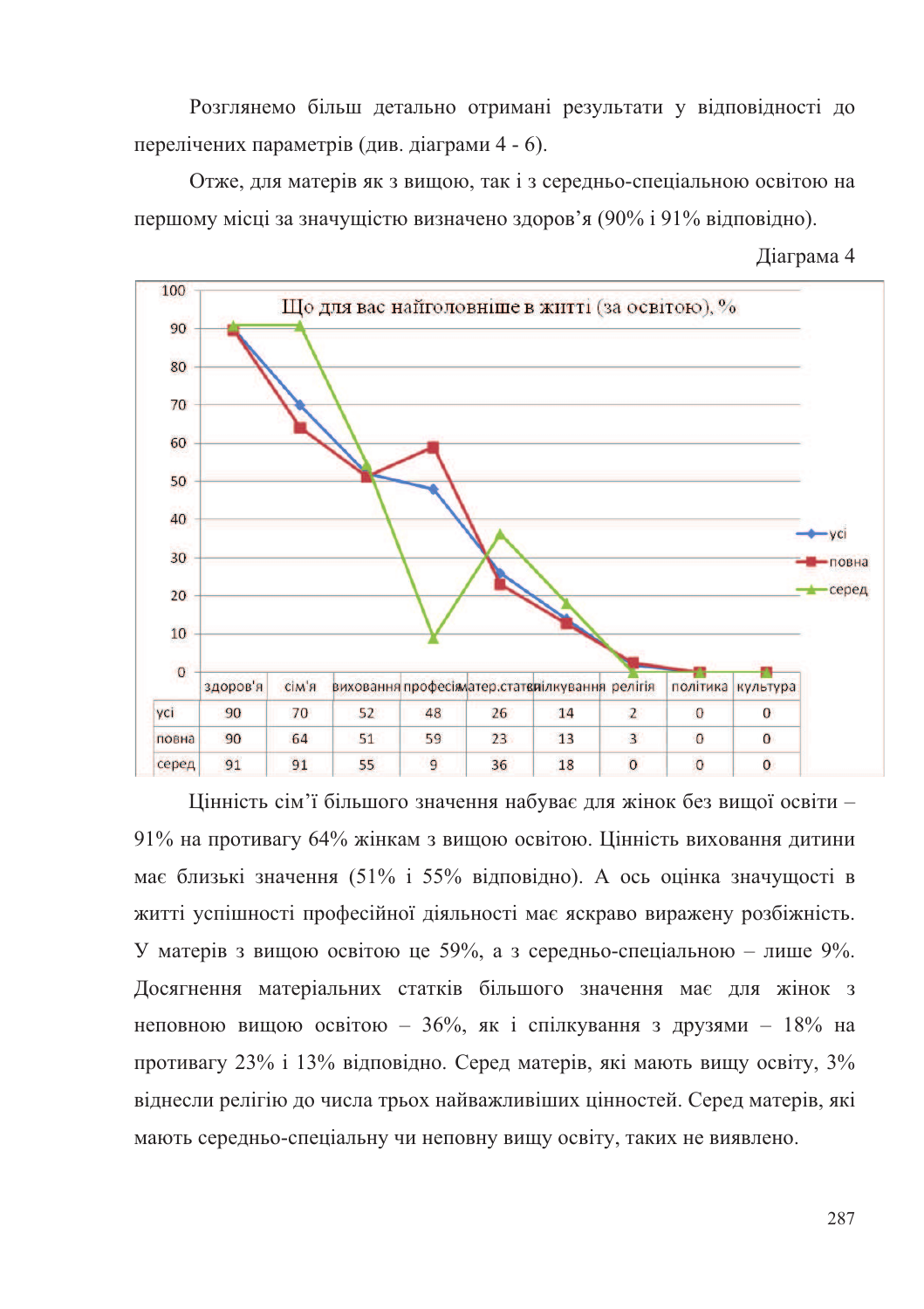У відповідності до сімейного стану (заміжні, не заміжні) зафіксовані такі результати. Більшість матерів, як заміжніх, так поодиноких на перше місце поставили цінність здоров'я (89% і 92% відповідно). Більш вираженого значення сім'я набуває у заміжніх жінок - 76% на противагу 54% у тих. шо виховують літей самостійно. Пінність виховання литини більшої значушості набуває у не заміжніх матерів - 62%. У заміжніх матерів трохи нижчій результат - 49%.

Діаграма 5



Шодо успішності у професійній діяльності, то більшого значення вона набуває у заміжніх матерів – 51%. Лише 38% не заміжніх матерів віднесли цю цінність до трійки найбільш значущих. Досягнення матеріальних статків більшого значення набуває для матерів, які виховують дітей самостійно -46%. Серед заміжніх матерів ця цінність була віднесена до трійки найважливіших лише у 19% респондентів. Найбільш виражені розбіжності у відповідності до сімейного стану зафіксовані в оцінці матерями цінності спілкування з друзями. Для 31% з не заміжніх і для 8% заміжніх матерів ця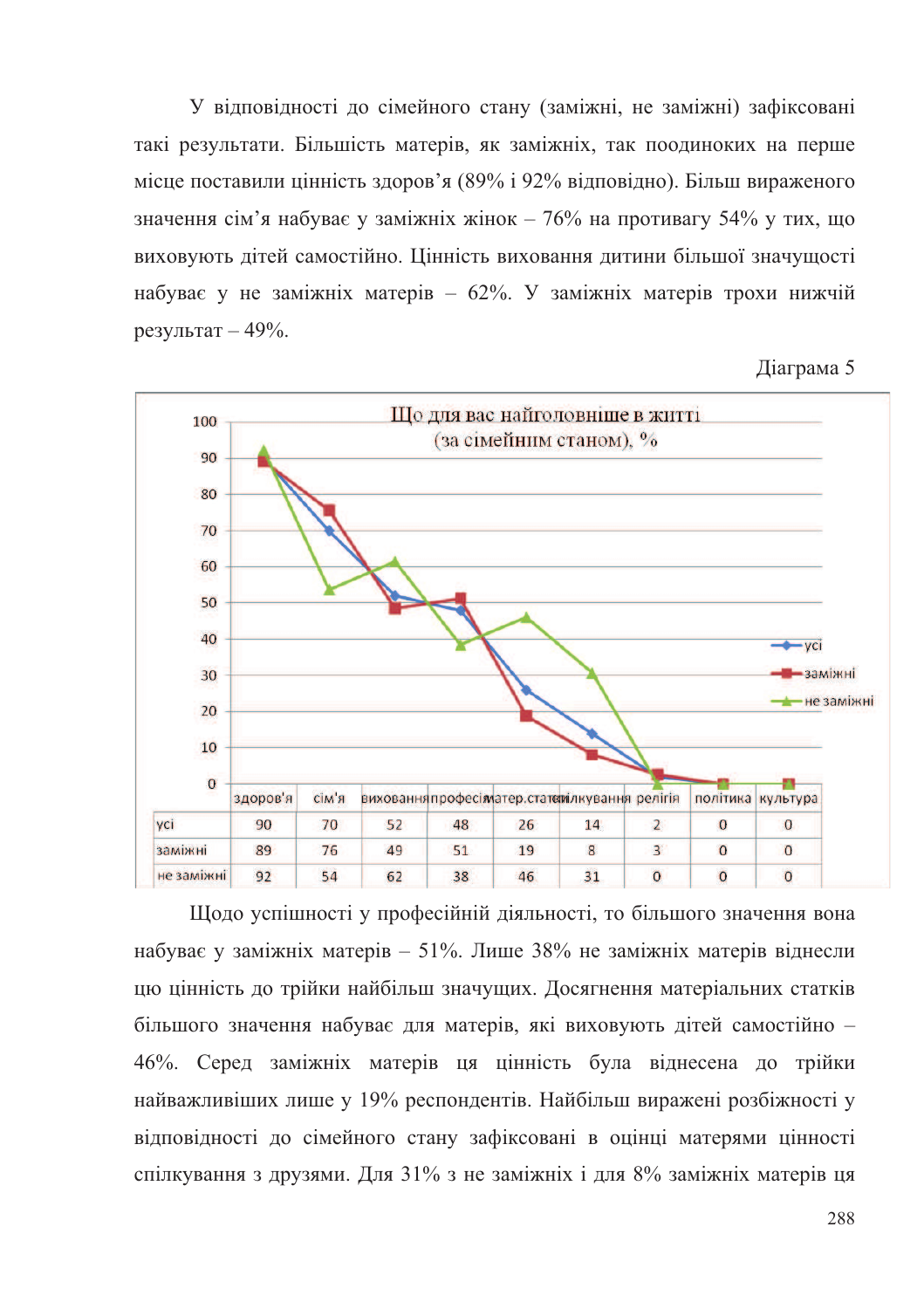цінність виявилася значущою. Оцінка релігії як однієї з найважливіших життєвих цінностей у заміжніх не заміжніх матерів збігається з попереднім параметром (3% і 0% відповідно).

Цікаві результати дав аналіз найбільш значущих життєвих цінностей матерів за параметром «кількість літей в сім'ї». Як вилно з ліаграми 6. більшість значень збігаються. Виражені відмінності зафіксовано в оцінці пріоритету виховання дитини. Значення 65% зафіксовано у матерів, які виховують двох та більше дітей, на противагу 44% матерів, які виховують одну дитину. Суттєво також відрізняються оцінки значущості досягнення venixiв у професійній ліяльності. Ло групи найбільш значуших пінностей її віднесли 53% матерів, які виховують одну дитину та 41% матерів, які виховують двох і більше дітей.

Діаграма 6



Висновки. Узагальнюючи вище окреслені результати опитування зазначимо, що обрані нами для аналізу параметри (освіта, вік, сімейний стан та оцінка емоційного стану) дозволяють виділити відмінності у полі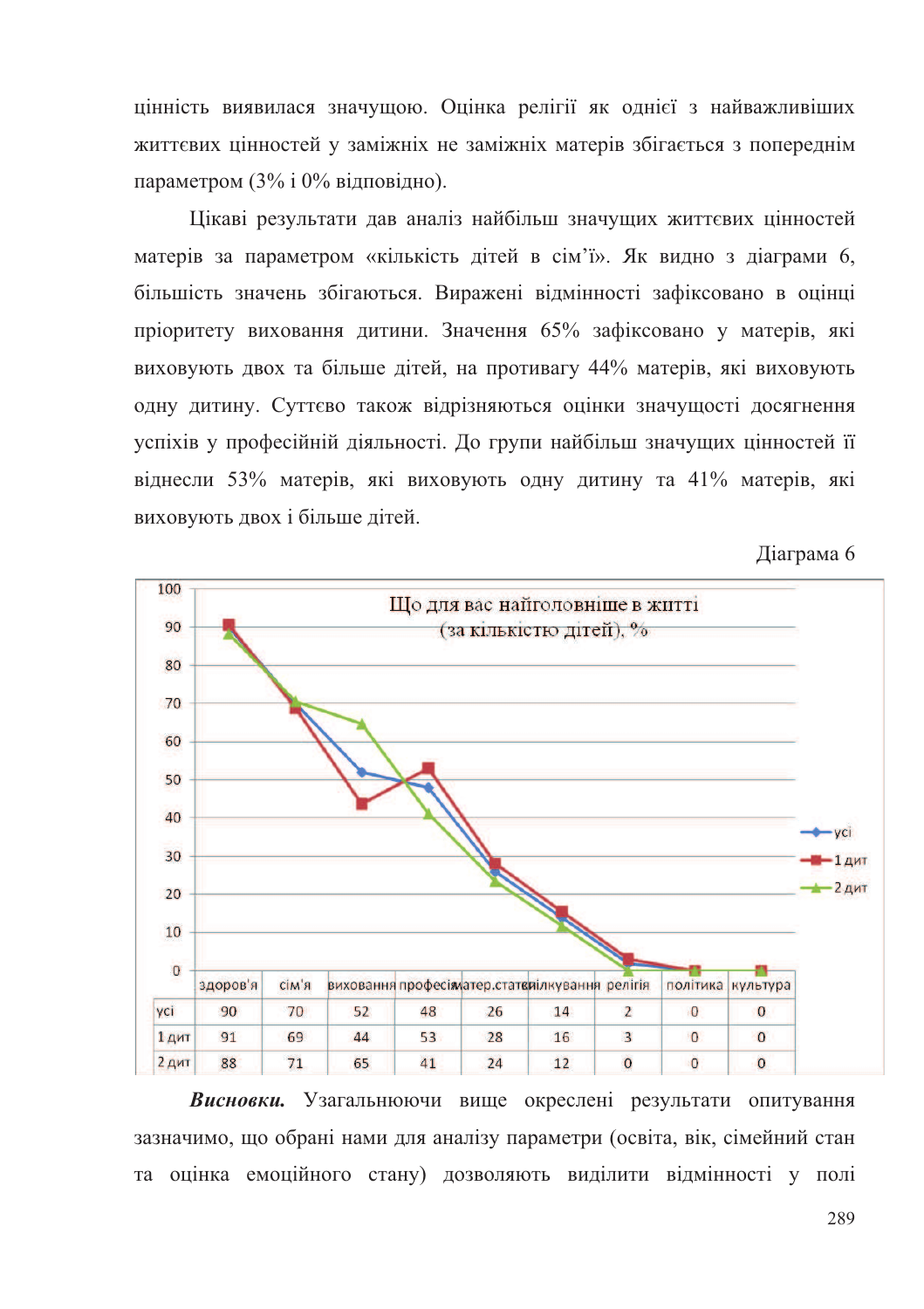життєвих цінностей батьків дітей дошкільного віку. Серед опитаних матерів, які виховують дітей дошкільного віку, більш впевнено дивляться у майбутнє заміжні жінки із вищою освітою. Для жінок із вищою освітою успіхи в професійній діяльності значно важливіші, ніж для жінок із середньоспеціальною. Разом із тим, оцінка цінності виховання литини має приблизно однакове значення. Не заміжні жінки, вимушені виконувати функції й обов'язки обох батьків, цим пояснюється більша значущість для них досягнення матеріальних статків на відміну від заміжніх, у яких переважають успіхи у професійній діяльності, побудова кар'єри.

Найбільш важливими результатами проведеного дослідження ми вважаємо результати оцінки матерями цінності виховання дитини, яка увійшла в трійку найбільш значущих життєвих цінностей за всіма параметрами соціально-психологічного аналізу.

З метою вивчення особливостей становлення життєвих пінностей батьків дітей дошкільного віку перспективними вбачаються подальші розвідки у вивчені обраної проблеми за наступними соціальнопсихологічними параметрами: у відповідності до віку батьків; стажу сімейного життя; особливостями протікання вагітності та пологів; сімей, в яких виховують близнюків; у батьків, які всиновили дитину та ін.

#### ЛІТЕРАТУРА

Піроженко Т. О., Ладивір С. О., Карасьова К. В., Соловйова Л. І. Методичні 1. ціннісних орієнтацій дитини старшого дошкільного засади вивчення віку / Т. О. Піроженко, С. О. Ладивір, К. В. Карасьова, Л. І. Соловйова // Актуальні проблеми психології : зб. наук. пр. Ін-ту психології імені Г. С. Костюка НАПН України / за ред. С. Д. Максименка. - К.: ГНОЗІС. - 2011. - Т. XIII. Проблеми загальної та педагогічної психології. Ч. 7. – С. 142–150.

 $2<sub>1</sub>$ Полищук Е.Н. Семья в системе факторов формирования мировоззренческих представлений у детей старшего дошкольного возраста / Екатерина Николаевна Полищук // Науковий вісник Миколаївського державного університету імені В.О. Сухомлинського: збірник наукових праць. - Випуск 1.37. - Миколаїв : МНУ імені В.О. Сухомлинського,  $2012 - C.338 - 341.$ 

 $3<sub>1</sub>$ Сапонова Ю.Ю. Погляди вчених щодо визначення поняття «цінності» у психології / Ю.Ю. Сапонова // «Педагогіка та психологія: традиції та інновації». Збірник наукових робіт учасників міжнародної науково-практичної конференції (м. Львів, 15 – 16 березня 2013 року): - Львів: ГО «Львівська педагогічна спільнота», 2013. – 108 с.

Собкин В.С. Родители детей дошкольного возраста о своих жизненных  $\overline{4}$ ценностях и перспективах / Собкин В.С., Скобельцина К.Н., Иванова А.И. // Психология эффективного родительства: Материалы международной научно-практической